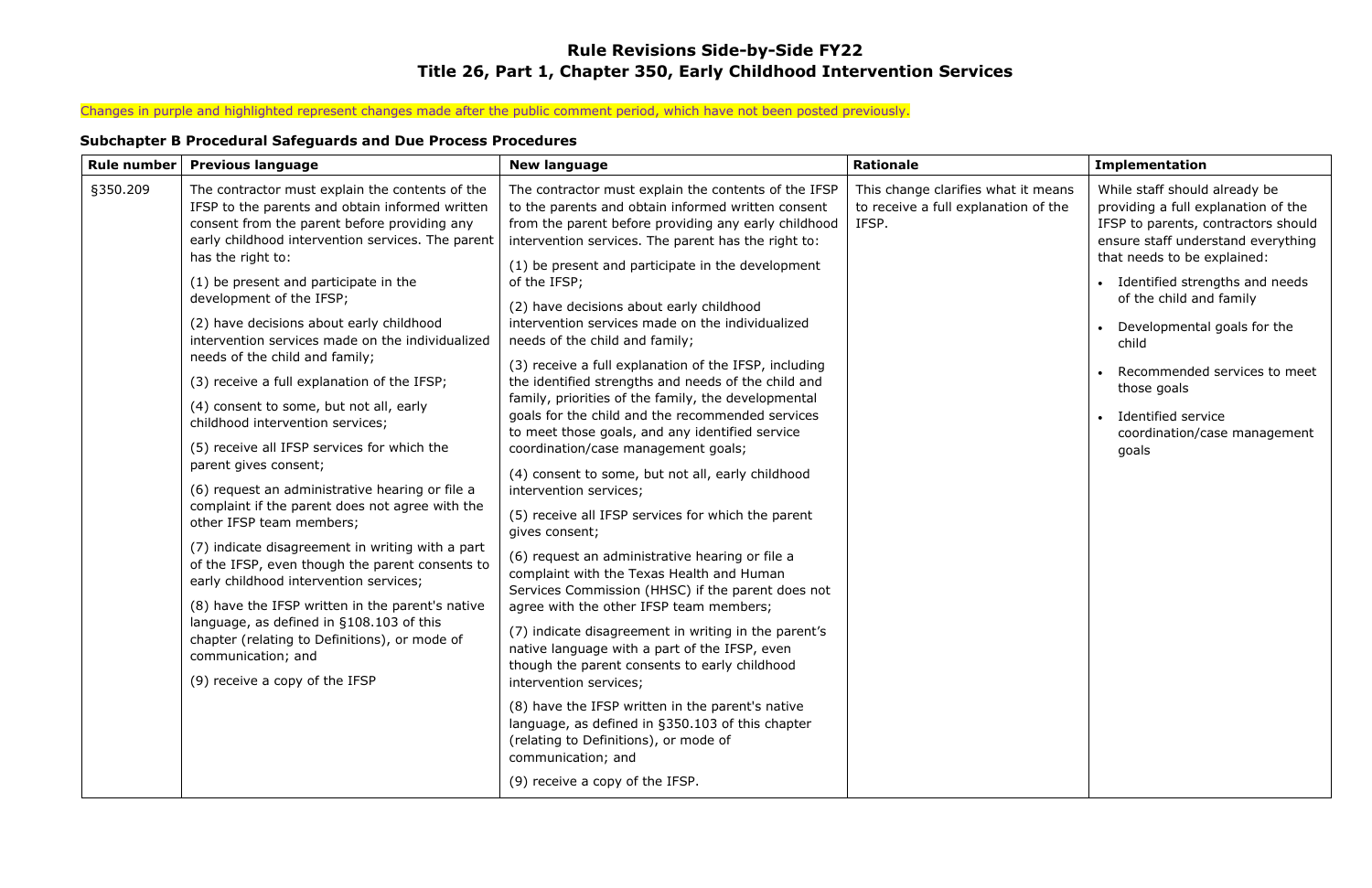#### **Subchapter C Staff Qualifications**

| <b>Rule number</b> | <b>Previous language</b>                                                                                                                                                                                                                                                                                                                                                                                                                                                                                                                                                                                                                                                                                                                                                                                                                                                                                                                                        | <b>New language</b>                                                                                                                                                                                                                                                                                                                                                                                                                                                                                                                                                                                                                                                                                                                                                                                                                                                                                                                                                                                                                                                                                                                                                                                                                                                                                                                                                                                                                                                                                                                                                                                                                                                                                                                                                                                                                                                                                             | <b>Rationale</b>                                                                                                                                                                                                                                            | <b>Implementation</b>                                                                                              |
|--------------------|-----------------------------------------------------------------------------------------------------------------------------------------------------------------------------------------------------------------------------------------------------------------------------------------------------------------------------------------------------------------------------------------------------------------------------------------------------------------------------------------------------------------------------------------------------------------------------------------------------------------------------------------------------------------------------------------------------------------------------------------------------------------------------------------------------------------------------------------------------------------------------------------------------------------------------------------------------------------|-----------------------------------------------------------------------------------------------------------------------------------------------------------------------------------------------------------------------------------------------------------------------------------------------------------------------------------------------------------------------------------------------------------------------------------------------------------------------------------------------------------------------------------------------------------------------------------------------------------------------------------------------------------------------------------------------------------------------------------------------------------------------------------------------------------------------------------------------------------------------------------------------------------------------------------------------------------------------------------------------------------------------------------------------------------------------------------------------------------------------------------------------------------------------------------------------------------------------------------------------------------------------------------------------------------------------------------------------------------------------------------------------------------------------------------------------------------------------------------------------------------------------------------------------------------------------------------------------------------------------------------------------------------------------------------------------------------------------------------------------------------------------------------------------------------------------------------------------------------------------------------------------------------------|-------------------------------------------------------------------------------------------------------------------------------------------------------------------------------------------------------------------------------------------------------------|--------------------------------------------------------------------------------------------------------------------|
| §350.310           | (a) The contractor must complete a fingerprint-<br>based criminal background check on any<br>employee, volunteer, or other person who will<br>be working under the auspices of the contractor<br>before the person has direct contact with<br>children or families. The purpose of completing<br>the criminal background check is to protect<br>children and families and to comply with<br>Medicaid and HHSC Child Care Licensing<br>requirements.<br>(c)(2) The contractor must review each<br>employee's criminal background check to<br>ensure that staff members who regularly enter<br>regulated child care facilities or foster homes to<br>provide early childhood intervention services do<br>not have criminal convictions that would result<br>in an absolute bar to entering them in<br>compliance with the 40 TAC §745.651 (relating<br>to What types of criminal convictions may affect<br>a person's ability to be present at an<br>operation?). | (a) The contractor must complete a fingerprint-based<br>criminal background check on every new hire,<br>volunteer, or any other person who will be working<br>under the auspices of the contractor, before the<br>person has direct contact with children or families,<br>including employees who have had a fingerprint-<br>based check as a requirement of their professional<br>licensure.<br>(b) The contractor must complete a fingerprint-based<br>criminal background check renewal on any<br>employee, or any other person who will be working<br>under the auspices of the contractor who has direct<br>contact with children or families, at least every 24<br>months, unless the contractor uses FBI Rap Back,<br>and gets alerts of any new arrests and convictions.<br>Employees who are covered by the FBI Rap Back<br>service must complete fingerprint-based criminal<br>background checks at least every five years.<br>Employees deemed "unfingerprintable" by the<br>Department of Public Safety or other fingerprinting<br>entity must have a name-based background check<br>completed every 24 months. If at any time a<br>contractor has reason to suspect an employee has<br>been convicted of a crime specified in 26 TAC<br>§745.661 of this title (related to What types of<br>criminal convictions may affect a subject's ability to<br>be present at an operation?), they must complete a<br>fingerprint-based criminal background check<br>renewal on the employee in question.<br>(c)(2) The contractor must review each employee's<br>criminal background check to ensure that staff<br>members who regularly enter regulated child care<br>facilities or foster homes to provide early childhood<br>intervention services do not have criminal<br>convictions that would result in an absolute bar to<br>entering them in compliance with the 26 TAC<br>§745.661 of this title. | This change clarifies that contractors<br>must get a criminal background<br>check on all service providers, even<br>if they had a criminal background<br>check for their licensure. It also<br>removes unnecessary language and<br>updates a TAC reference. | This is information that's already in<br>the contract, so this is something<br>that should already be implemented. |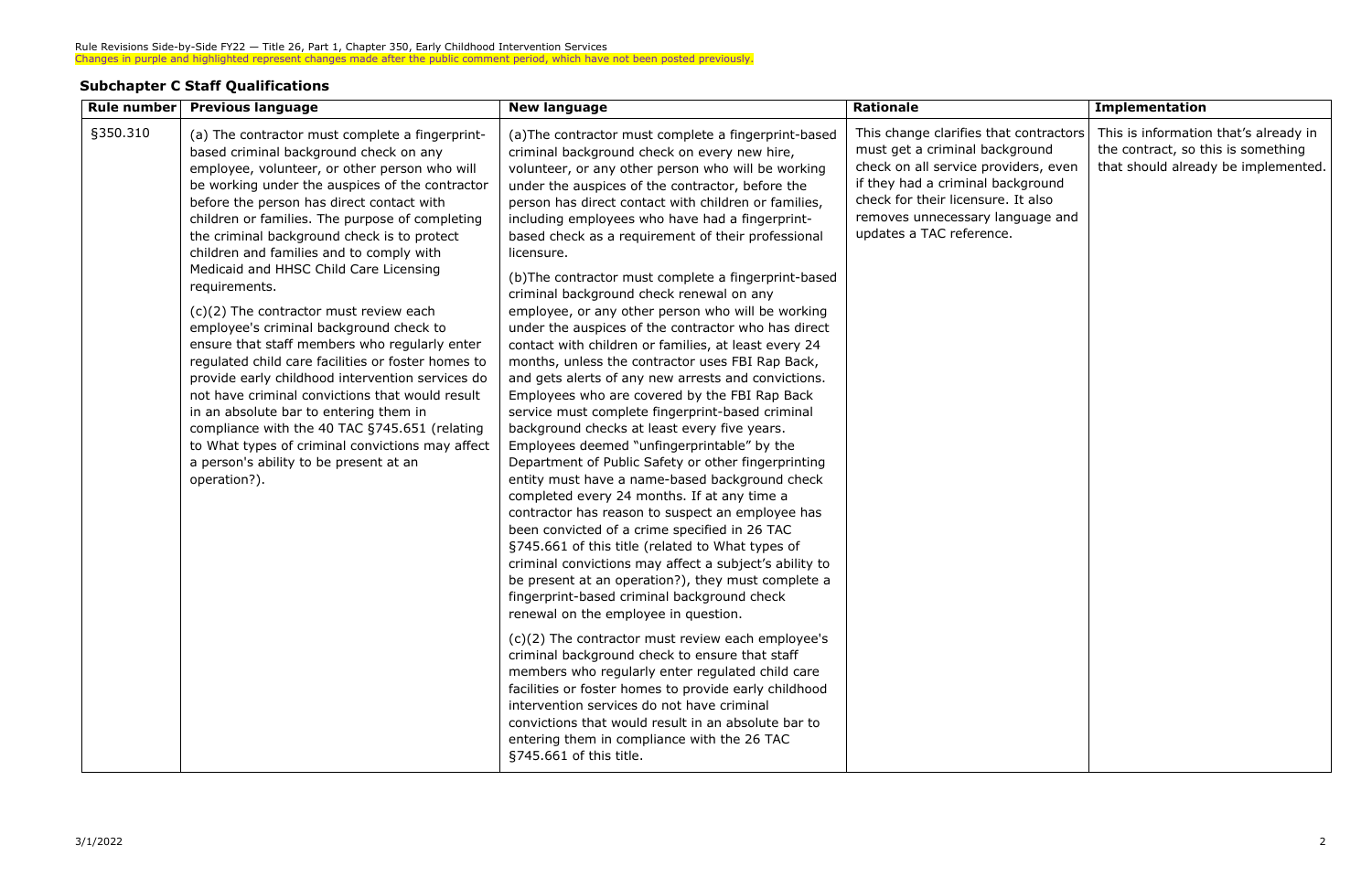| Rule number | <b>Previous language</b>                                                                                                                                                                                                                                                                                                                                                                                                                                                                                                                                                                                                                                                                                                                                                                                                                                                                                                                                                                                                                                                                                                                                                                                                                                                                           | <b>New language</b>                                                                                                                                                                                                                                                                                                                                                                                                                                                                                                                                                                                                                                                                                                                                                                                                                                                                                                                                                                                                                                       | <b>Rationale</b>                                                                                                                                                                                                                                                                                                                                                                                                                                                                                                                                                                                                                                                                                                                                                                                                                                                                                                                                                                                                   | <b>Implementation</b>                                                                                                                                                                                                                                                                                                                                                                                                                                                                                                                                                                                                                                                                                                                                                                                                                                                                                    |
|-------------|----------------------------------------------------------------------------------------------------------------------------------------------------------------------------------------------------------------------------------------------------------------------------------------------------------------------------------------------------------------------------------------------------------------------------------------------------------------------------------------------------------------------------------------------------------------------------------------------------------------------------------------------------------------------------------------------------------------------------------------------------------------------------------------------------------------------------------------------------------------------------------------------------------------------------------------------------------------------------------------------------------------------------------------------------------------------------------------------------------------------------------------------------------------------------------------------------------------------------------------------------------------------------------------------------|-----------------------------------------------------------------------------------------------------------------------------------------------------------------------------------------------------------------------------------------------------------------------------------------------------------------------------------------------------------------------------------------------------------------------------------------------------------------------------------------------------------------------------------------------------------------------------------------------------------------------------------------------------------------------------------------------------------------------------------------------------------------------------------------------------------------------------------------------------------------------------------------------------------------------------------------------------------------------------------------------------------------------------------------------------------|--------------------------------------------------------------------------------------------------------------------------------------------------------------------------------------------------------------------------------------------------------------------------------------------------------------------------------------------------------------------------------------------------------------------------------------------------------------------------------------------------------------------------------------------------------------------------------------------------------------------------------------------------------------------------------------------------------------------------------------------------------------------------------------------------------------------------------------------------------------------------------------------------------------------------------------------------------------------------------------------------------------------|----------------------------------------------------------------------------------------------------------------------------------------------------------------------------------------------------------------------------------------------------------------------------------------------------------------------------------------------------------------------------------------------------------------------------------------------------------------------------------------------------------------------------------------------------------------------------------------------------------------------------------------------------------------------------------------------------------------------------------------------------------------------------------------------------------------------------------------------------------------------------------------------------------|
| §350.313    | (a) The contractor must comply with HHSC ECI<br>requirements related to minimum qualifications<br>for an EIS. An EIS must either: (1) be<br>registered as an EIS before September 1, 2011;                                                                                                                                                                                                                                                                                                                                                                                                                                                                                                                                                                                                                                                                                                                                                                                                                                                                                                                                                                                                                                                                                                         | (a) The contractor must comply with the Texas<br>Health and Human Services Commission (HHSC)<br>Early Childhood Intervention (ECI) requirements<br>related to minimum qualifications for an EIS.                                                                                                                                                                                                                                                                                                                                                                                                                                                                                                                                                                                                                                                                                                                                                                                                                                                          | The current minimum educational<br>qualifications for EISs are too<br>restrictive. Texas supports building<br>and retaining the EIS workforce.                                                                                                                                                                                                                                                                                                                                                                                                                                                                                                                                                                                                                                                                                                                                                                                                                                                                     | When a prospective EIS submits<br>their transcript to the program as<br>part of the application process, the<br>contractor must verify the EIS meets                                                                                                                                                                                                                                                                                                                                                                                                                                                                                                                                                                                                                                                                                                                                                     |
|             | or<br>(2) hold a bachelor's degree which includes a<br>minimum of 18 hours of semester course credit<br>relevant to early childhood intervention, with at<br>least three of the 18 hours of semester course<br>credit in early childhood development or early<br>childhood special education.<br>(A) Forty clock hours of continuing education in<br>early childhood development or early childhood<br>special education completed within three years<br>prior to employment as an EIS may substitute<br>for the three hour semester course credit<br>requirement in early childhood development or<br>early childhood special education. The EIS must<br>complete these hours before the EIS is entered<br>in the EIS Registry.<br>(B) Coursework or previous training in early<br>childhood development is required to ensure<br>that an EIS understands the development of<br>infants and toddlers because the provision of<br>SST for which an EIS is solely responsible<br>depends on significant knowledge of typical<br>child development. Therefore, the content of<br>the coursework or training must relate to the<br>growth, development, and education of the<br>young child and may include courses or training<br>in:<br>(i) child growth and development;<br>(ii) child psychology; | (1) An EIS must meet one of the following criteria:<br>(A) be registered as an EIS before September 1,<br>$2011;$ or<br>(B) hold a bachelor's or graduate degree from an<br>accredited university with a specialization in:<br>(a) Early childhood development;<br>(b) early care and early childhood;<br>(c) early childhood special education; or<br>(d) human development and family studies; or<br>(C) hold a bachelor's or graduate degree from an<br>accredited university in a field related to early<br>childhood intervention. For each of the following<br>fields, transcripts of degree coursework must reflect<br>successful completion of at least nine semester<br>course credit hours relevant to early childhood<br>intervention and three semester course credit hours<br>that focus on early childhood development or early<br>childhood special education. Related fields include:<br>(i) psychology;<br>(ii) social work;<br>(iii) counseling;<br>(iv) special education (without early childhood<br>emphasis); and<br>(v) sociology; | The new language related to the<br>minimum qualifications for an EIS<br>clarifies updated requirements<br>related to coursework and out of<br>state reciprocity. The new language<br>also clarifies conditional employment<br>for EISs completing clock hours to<br>meet the minimum qualifications and<br>the amount of time a returning EIS<br>has been inactive before having to<br>re-do all credentialing activities from<br>two years to four years.<br>Allowing for exceptional<br>circumstances allows the state office<br>to determine, on a case-by-case<br>basis, if an EIS can exceed the time<br>frames for credentialing activities if<br>the EIS experienced a significant life<br>event, such as a needing to take<br>extended medical leave.<br>The language related to inactive<br>status aligns with the other<br>requirements for EIS CEUs.<br>The language related to checking the<br>EIS registry ensures contractors are<br>aware of any code of ethics<br>violations before hiring an EIS. | one of the criteria under $(a)(1)$ of<br>this section:<br>1. If the EIS was registered as an<br>EIS before September 1, 2011,<br>they can be grandfathered in to<br>the system. There are no changes<br>made to this rule.<br>2. If the applicant has one of the<br>major specializations listed under<br>$(a)(1)(B)$ , the applicant<br>automatically meets the<br>qualifications; the contractor only<br>needs to verify successful<br>completion of the EIS's degree.<br>3. If the applicant has one of the<br>major specializations listed under<br>$(a)(1)(C)$ , the contractor must do<br>a thorough review of the<br>applicant's transcript to verify the<br>minimum academic requirements<br>are met.<br>4. If the applicant has an unrelated<br>major as outlined in $(a)(1)(D)$ the<br>contractor must do a thorough<br>review of the applicant's transcript<br>to verify the minimum academic |
|             | (iii) children with special needs; or                                                                                                                                                                                                                                                                                                                                                                                                                                                                                                                                                                                                                                                                                                                                                                                                                                                                                                                                                                                                                                                                                                                                                                                                                                                              | (D) hold a bachelor's or graduate degree from an<br>accredited university in a field unrelated to early                                                                                                                                                                                                                                                                                                                                                                                                                                                                                                                                                                                                                                                                                                                                                                                                                                                                                                                                                   |                                                                                                                                                                                                                                                                                                                                                                                                                                                                                                                                                                                                                                                                                                                                                                                                                                                                                                                                                                                                                    | requirements are met.                                                                                                                                                                                                                                                                                                                                                                                                                                                                                                                                                                                                                                                                                                                                                                                                                                                                                    |
|             | (iv) typical language development.                                                                                                                                                                                                                                                                                                                                                                                                                                                                                                                                                                                                                                                                                                                                                                                                                                                                                                                                                                                                                                                                                                                                                                                                                                                                 | childhood intervention. For fields unrelated to early<br>childhood intervention, transcripts of degree                                                                                                                                                                                                                                                                                                                                                                                                                                                                                                                                                                                                                                                                                                                                                                                                                                                                                                                                                    |                                                                                                                                                                                                                                                                                                                                                                                                                                                                                                                                                                                                                                                                                                                                                                                                                                                                                                                                                                                                                    | 5. If it is an out-of-state applicant<br>with three years of IDEA Part C                                                                                                                                                                                                                                                                                                                                                                                                                                                                                                                                                                                                                                                                                                                                                                                                                                 |
|             | (b) The contractor must comply with HHSC ECI<br>requirements related to continuing education<br>for an EIS. An EIS must complete:                                                                                                                                                                                                                                                                                                                                                                                                                                                                                                                                                                                                                                                                                                                                                                                                                                                                                                                                                                                                                                                                                                                                                                  | coursework must reflect successful completion of at<br>least 15 semester course credit hours relevant to<br>early childhood intervention and three semester<br>course credit hours that focus on early childhood                                                                                                                                                                                                                                                                                                                                                                                                                                                                                                                                                                                                                                                                                                                                                                                                                                          |                                                                                                                                                                                                                                                                                                                                                                                                                                                                                                                                                                                                                                                                                                                                                                                                                                                                                                                                                                                                                    | experience providing special<br>instruction, the contractor must<br>verify the EIS's successful                                                                                                                                                                                                                                                                                                                                                                                                                                                                                                                                                                                                                                                                                                                                                                                                          |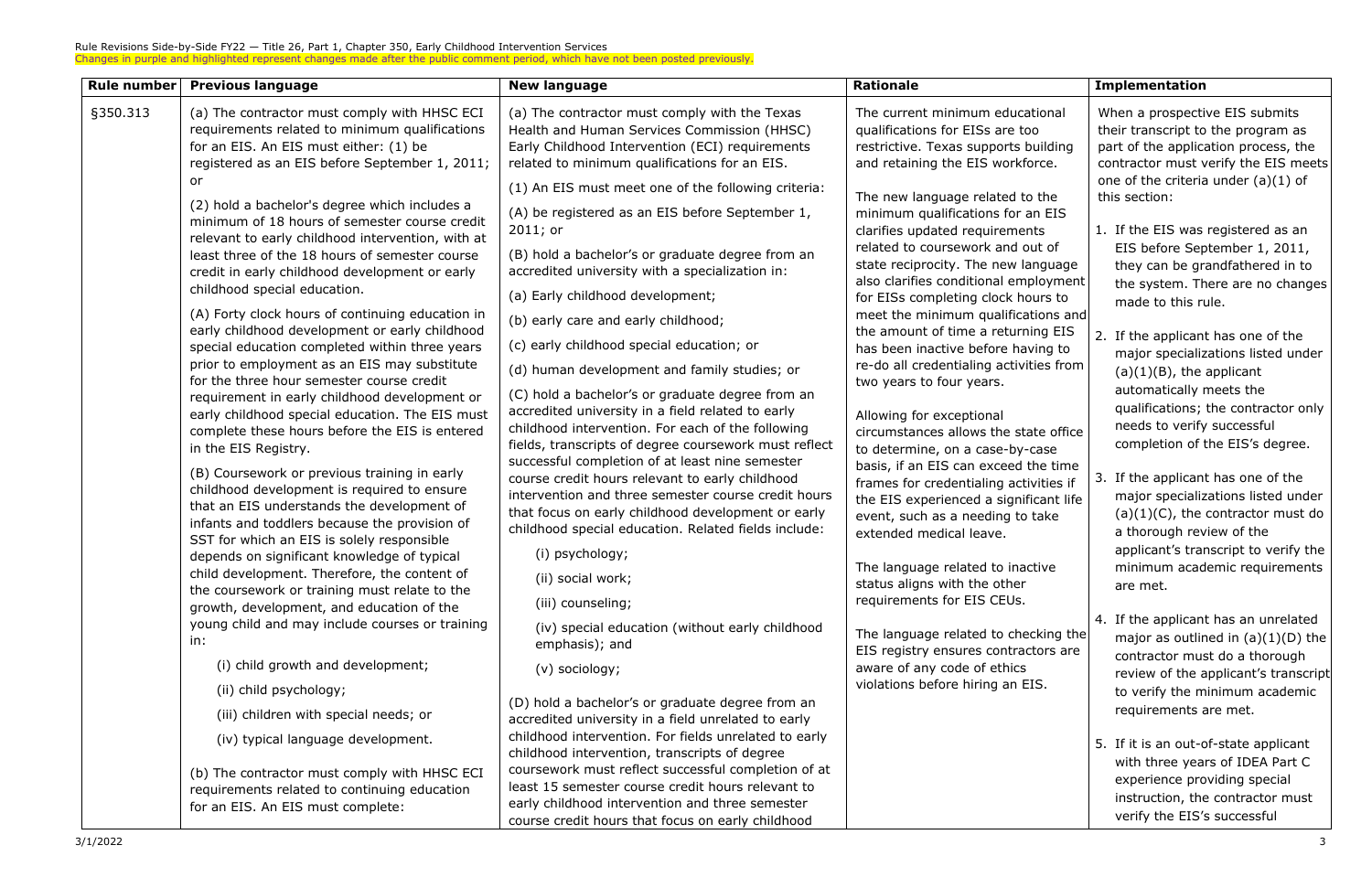| <b>Rule number</b> | <b>Previous language</b>                                                                                                                                                                                                                                                                                                                                      | <b>New language</b>                                                                                                                                                                                                                                                                                                                                                                                                                                                      | <b>Rationale</b> | Implementation                                                                                                                                    |
|--------------------|---------------------------------------------------------------------------------------------------------------------------------------------------------------------------------------------------------------------------------------------------------------------------------------------------------------------------------------------------------------|--------------------------------------------------------------------------------------------------------------------------------------------------------------------------------------------------------------------------------------------------------------------------------------------------------------------------------------------------------------------------------------------------------------------------------------------------------------------------|------------------|---------------------------------------------------------------------------------------------------------------------------------------------------|
| §350.313           | (1) a minimum of 20 contact hours of approved                                                                                                                                                                                                                                                                                                                 | development or early childhood special education;                                                                                                                                                                                                                                                                                                                                                                                                                        |                  | completion of a                                                                                                                                   |
| continued          | continuing education every two years; and                                                                                                                                                                                                                                                                                                                     | or.                                                                                                                                                                                                                                                                                                                                                                                                                                                                      |                  | master's degre                                                                                                                                    |
|                    | (2) an additional three contact hours of<br>continuing education in ethics every two years.                                                                                                                                                                                                                                                                   | (E) hold a bachelor's or graduate degree from an<br>accredited university with three years of experience                                                                                                                                                                                                                                                                                                                                                                 |                  | work history.                                                                                                                                     |
|                    | (d) Requirements for EIS active status and EIS<br>inactive status are as follows:                                                                                                                                                                                                                                                                             | within the last ten years working for an Individuals<br>with Disabilities Education Act, Part C program in<br>the United States or a United States territory                                                                                                                                                                                                                                                                                                             |                  | When a prospectiv<br>transcript to the p<br>the application pro                                                                                   |
|                    | (2) An EIS goes on inactive status when:                                                                                                                                                                                                                                                                                                                      | providing special instruction, as defined in 34 CFR                                                                                                                                                                                                                                                                                                                                                                                                                      |                  | submit clock hour                                                                                                                                 |
|                    | (A) the EIS fails to submit the required<br>documentation by the designated deadline.                                                                                                                                                                                                                                                                         | §303.13(b)(14), or specialized skills training, as<br>defined in $\S350.501(a)(4)$ of this chapter, to infants<br>and toddlers with developmental delays or                                                                                                                                                                                                                                                                                                              |                  | must verify the ap<br>requirements und<br>this section:                                                                                           |
|                    | (i) Orientation to ECI training must be<br>completed within 30 days, from the EIS's<br>start date.<br>(ii) If an EIS is transferring from another<br>program, the Orientation to ECI training<br>must be completed within 30 days from the<br>EIS's start date unless the EIS has<br>documentation he or she has completed the<br>current Orientation module. | disabilities and their families.<br>(2) If an EIS has not completed three of the<br>required hours of semester course credit relevant to<br>early childhood intervention provided in paragraph<br>(1)(C) and (D) of this subsection, the EIS must<br>complete forty clock hours of continuing education<br>that is relevant to early childhood intervention<br>within three years prior to employment as an EIS. If<br>the contractor hires an EIS who does not have the |                  | 1. If the EIS appl<br>three hours of<br>credit in early<br>development o<br>special educati<br>submit 40 cloc<br>contractor mus<br>hours are appl |
|                    | (iii) All credentialing activities (Final IPDP)<br>must be completed within one year from<br>the EIS's start date.                                                                                                                                                                                                                                            | necessary hours, the EIS must complete these<br>hours no more than 30 days after the EIS's hire<br>date.                                                                                                                                                                                                                                                                                                                                                                 |                  | completed by t<br>days of their h<br>clock hours for                                                                                              |
|                    | (B) the EIS is no longer employed by a<br>contractor; an EIS may return to active status<br>from inactive status by:                                                                                                                                                                                                                                          | (3) If an EIS has not completed the required three<br>hours of semester course credit in early childhood<br>development or early childhood special education<br>provided in paragraph $(1)(C)$ and $(D)$ of this<br>subsection, the EIS must complete forty clock hours                                                                                                                                                                                                  |                  | must focus on<br>atypical develo<br>education of in<br>age birth to the                                                                           |
|                    | (i) submitting 10 contact hours of<br>continuing education for every continuing<br>education due date that was missed while<br>the EIS was on inactive status; and                                                                                                                                                                                            | of continuing education in early childhood<br>development or early childhood special education<br>within three years prior to employment as an EIS. If<br>the contractor hires an EIS who does not have the<br>necessary hours, the EIS must complete these<br>hours no more than 30 days after the EIS's hire<br>date.                                                                                                                                                  |                  | 2. If the EIS appl<br>three of the re<br>are relevant to<br>intervention ar<br>submit 40 hou<br>must verify the                                   |
|                    |                                                                                                                                                                                                                                                                                                                                                               | (4) Coursework or previous training in early<br>childhood development or early childhood special<br>education is required to ensure that an EIS                                                                                                                                                                                                                                                                                                                          |                  | applicable and<br>EIS within 30 o<br>date. The 40 c<br>requirement m                                                                              |
|                    |                                                                                                                                                                                                                                                                                                                                                               | understands the development of infants and<br>toddlers because the provision of specialized skills                                                                                                                                                                                                                                                                                                                                                                       |                  | early childhood                                                                                                                                   |
|                    |                                                                                                                                                                                                                                                                                                                                                               | training for which an EIS is solely responsible<br>depends on significant knowledge of typical child                                                                                                                                                                                                                                                                                                                                                                     |                  | If a previously em                                                                                                                                |

| <b>Implementation</b>                                                                                                                                                                                                                                                                                                                                                                                                                                                                                                               |
|-------------------------------------------------------------------------------------------------------------------------------------------------------------------------------------------------------------------------------------------------------------------------------------------------------------------------------------------------------------------------------------------------------------------------------------------------------------------------------------------------------------------------------------|
| completion of a bachelor's or<br>master's degree AND proof of<br>work history.<br>When a prospective EIS submits their<br>transcript to the program as part of<br>the application process and needs to<br>submit clock hours, the contractor<br>must verify the applicant meets the<br>requirements under $(a)(2)$ and $(3)$ of                                                                                                                                                                                                     |
| this section:<br>1. If the EIS applicant is missing the<br>three hours of semester course<br>credit in early childhood<br>development or early childhood<br>special education and chooses to<br>submit 40 clock hours, the<br>contractor must verify the clock<br>hours are applicable and<br>completed by the EIS within 30<br>days of their hire date. The 40<br>clock hours for this requirement<br>must focus on the typical or<br>atypical development or special<br>education of infants and toddlers,<br>age birth to three. |
| If the EIS applicant is missing<br>2.<br>three of the required hours that<br>are relevant to early childhood<br>intervention and chooses to<br>submit 40 hours, the contractor<br>must verify the clock hours are<br>applicable and completed by the<br>EIS within 30 days of their hire<br>date. The 40 clock hours for this<br>requirement must be relevant to<br>early childhood intervention.                                                                                                                                   |

If a previously employed EIS is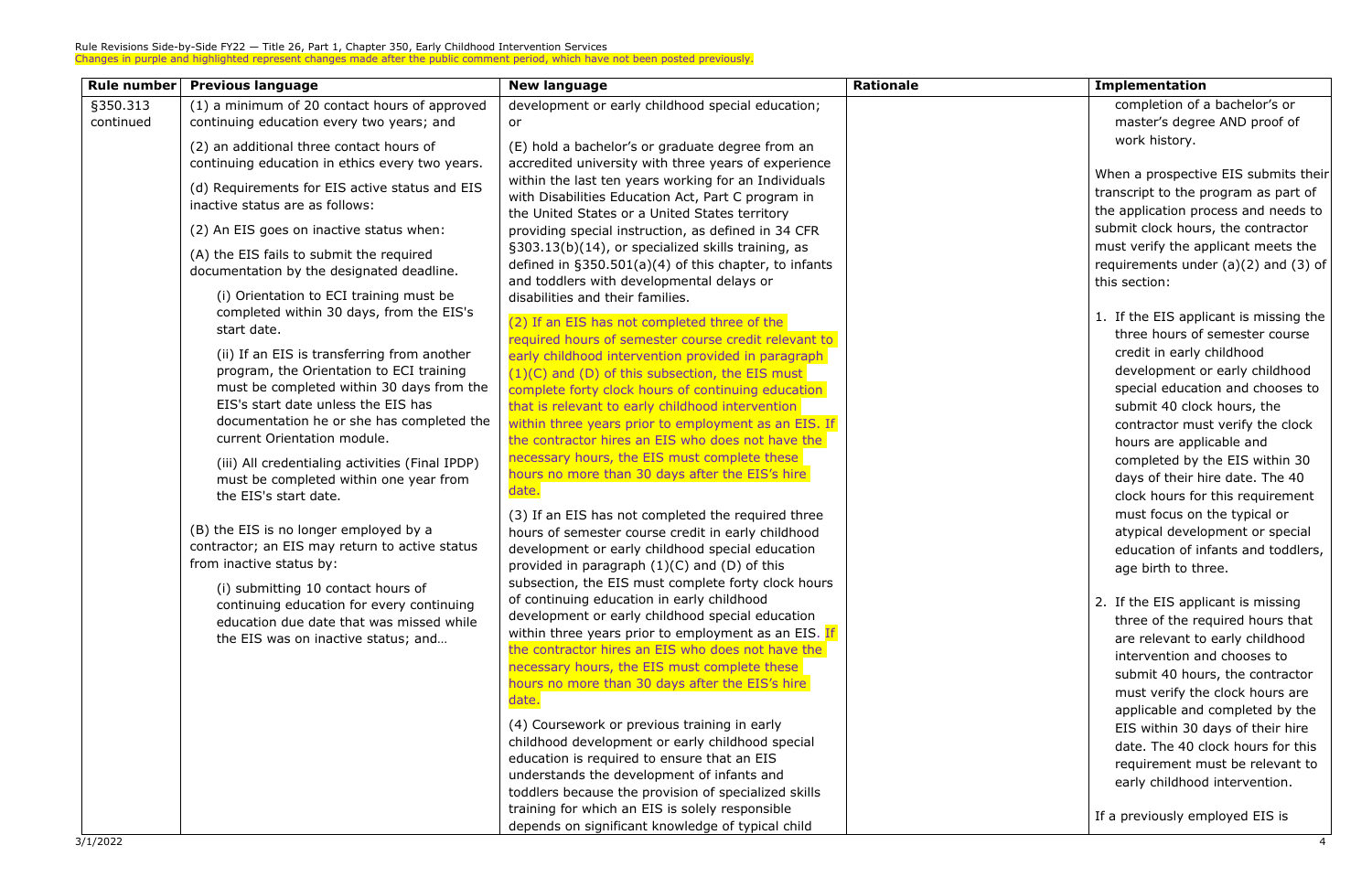| Rule number | <b>Previous language</b> | <b>New language</b>                                     | <b>Rationale</b> | <b>Implementation</b>                   |
|-------------|--------------------------|---------------------------------------------------------|------------------|-----------------------------------------|
| §350.313    |                          | development. Therefore, the content of the three        |                  | returning to work                       |
| continued   |                          | hours of coursework described in paragraph (1)(C)       |                  | their last missed of                    |
|             |                          | and (D) of this subsection, and the forty clock hours   |                  | education due dat                       |
|             |                          | of continuing education described in paragraph (2)      |                  | should use best ju                      |
|             |                          | of this subsection [or training] must relate to the     |                  | determining whet                        |
|             |                          | growth, development, and education of the young         |                  | need to re-do any                       |
|             |                          | child and may include courses or training in:           |                  | activities. While th                    |
|             |                          | (A) child growth and development;                       |                  | would only be req                       |
|             |                          | (B) child psychology;                                   |                  | all credentialing a                     |
|             |                          |                                                         |                  | been inactive for I                     |
|             |                          | (C) children with special needs; or                     |                  | years, the contrac                      |
|             |                          | (D) typical language development.                       |                  | the EIS enters the                      |
|             |                          |                                                         |                  | preparation.                            |
|             |                          | (d) Requirements for EIS active status and EIS          |                  |                                         |
|             |                          | inactive status are as follows:                         |                  | If there is an exce                     |
|             |                          | (2) An EIS goes on inactive status when:                |                  | circumstance whic                       |
|             |                          | (A) the EIS fails to submit the required                |                  | from submitting c                       |
|             |                          | documentation by the designated deadline.               |                  | activities by the d                     |
|             |                          |                                                         |                  | submission date,                        |
|             |                          | (i) Orientation to ECI training must be completed       |                  | contact the early i                     |
|             |                          | within 30 days, from the EIS's start date.              |                  | credentialing spec<br>be done before ar |
|             |                          | (ii) If an EIS is required to submit the clock hours    |                  |                                         |
|             |                          | described in $(a)(2)$ or $(a)(3)$ of this section, the  |                  | If a program recei                      |
|             |                          | clock hours must be completed no more than 30           |                  | from an individual                      |
|             |                          | days after the EISs hire date.                          |                  | worked as an EIS                        |
|             |                          | (iii) If an EIS is transferring from another program,   |                  | program, the cont                       |
|             |                          | the Orientation to ECI training must be completed       |                  | the early interven                      |
|             |                          | within 30 days from the EIS's start date unless the     |                  | specialist to ask if                    |
|             |                          | EIS has documentation he or she has completed the       |                  | existing code of et                     |
|             |                          | current Orientation module.                             |                  |                                         |
|             |                          | (iv) All credentialing activities (Final IPDP) must be  |                  | Contact the early                       |
|             |                          | completed within one year from the EIS's start date.    |                  | credentialing spec                      |
|             |                          | (v) If, due to exceptional circumstances, an EIS is     |                  | eci.eisregistry@hl                      |
|             |                          | unable to submit documentation of completion of         |                  |                                         |
|             |                          | credentialing activities by the designated due date,    |                  |                                         |
|             |                          | the EIS's supervisor must contact the HHSC ECI EIS      |                  |                                         |
|             |                          | credentialing specialist as soon as he or she is        |                  |                                         |
|             |                          | aware the due date will not be met. The                 |                  |                                         |
|             |                          | credentialing specialist and his or her supervisor will |                  |                                         |
|             |                          |                                                         |                  |                                         |

| <b>Implementation</b>                                                                                                                                                                                                                                                                                                                                                                                                                                                               |
|-------------------------------------------------------------------------------------------------------------------------------------------------------------------------------------------------------------------------------------------------------------------------------------------------------------------------------------------------------------------------------------------------------------------------------------------------------------------------------------|
| returning to work within four years of<br>their last missed continuing<br>education due date, the contractor<br>should use best judgment when<br>determining whether the EIS will<br>need to re-do any credentialing<br>activities. While the returning EIS<br>would only be required to complete<br>all credentialing activities if they have<br>been inactive for longer than four<br>years, the contractor should ensure<br>the EIS enters the field with proper<br>preparation. |
| If there is an exceptional<br>circumstance which prevents an EIS<br>from submitting credentialing<br>activities by the designated<br>submission date, the contractor must<br>contact the early intervention<br>credentialing specialist. This should<br>be done before an EIS goes past due.                                                                                                                                                                                        |
| If a program receives an application<br>from an individual who has previously<br>worked as an EIS for an ECI<br>program, the contractor must contact<br>the early intervention credentialing<br>specialist to ask if there are any<br>existing code of ethics violations.<br>Contact the early intervention<br>credentialing specialist at                                                                                                                                          |
| <u>eci.eisregistry@hhs.texas.gov</u> .                                                                                                                                                                                                                                                                                                                                                                                                                                              |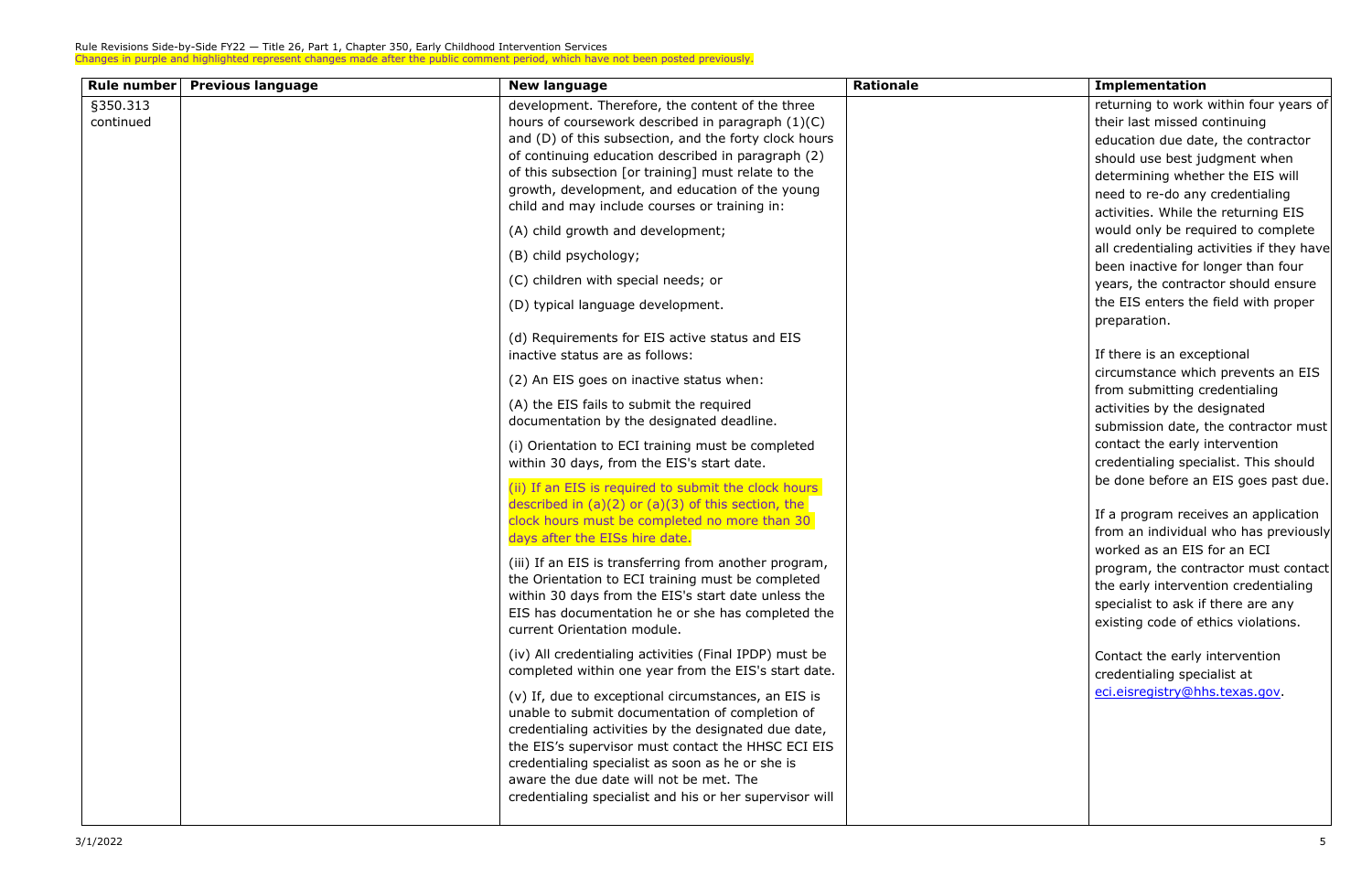| <b>Rule number</b>    | <b>Previous language</b>                                                                                                                                                                                                                                                           | <b>New language</b>                                                                                                                                                                                                                                                                           | <b>Rationale</b>                                                                                                                                                                               | <b>Implementation</b>                                                                                                                                                                                                                      |
|-----------------------|------------------------------------------------------------------------------------------------------------------------------------------------------------------------------------------------------------------------------------------------------------------------------------|-----------------------------------------------------------------------------------------------------------------------------------------------------------------------------------------------------------------------------------------------------------------------------------------------|------------------------------------------------------------------------------------------------------------------------------------------------------------------------------------------------|--------------------------------------------------------------------------------------------------------------------------------------------------------------------------------------------------------------------------------------------|
| §350.313<br>continued |                                                                                                                                                                                                                                                                                    | work with the EIS's supervisor and the EIS to<br>determine an appropriate course of action.                                                                                                                                                                                                   |                                                                                                                                                                                                |                                                                                                                                                                                                                                            |
|                       |                                                                                                                                                                                                                                                                                    | (B) the EIS fails to submit documentation of<br>required continuing education and ethics training by<br>the designated deadline; an EIS may return to<br>active status from inactive status by submitting the<br>required documentation                                                       |                                                                                                                                                                                                |                                                                                                                                                                                                                                            |
|                       |                                                                                                                                                                                                                                                                                    | (C) the EIS is no longer employed by a contractor;<br>an EIS may return to active status from inactive<br>status by:                                                                                                                                                                          |                                                                                                                                                                                                |                                                                                                                                                                                                                                            |
|                       |                                                                                                                                                                                                                                                                                    | (i) submitting 10 contact hours of continuing<br>education for each year of inactive status; and                                                                                                                                                                                              |                                                                                                                                                                                                |                                                                                                                                                                                                                                            |
|                       |                                                                                                                                                                                                                                                                                    | (3) An EIS who has been on inactive status for<br>longer than 48 months from his or her first missed<br>continuing education submission date must<br>complete all credentialing activities, including the<br>current Orientation to ECI and EIS IPDP.                                         |                                                                                                                                                                                                |                                                                                                                                                                                                                                            |
|                       |                                                                                                                                                                                                                                                                                    | f) Before a contractor hires an EIS who is currently<br>employed with or has previously been employed<br>with another ECI contractor, the contractor must<br>contact the HHSC ECI state office to inquire whether<br>the EIS has an ethics violation.                                         |                                                                                                                                                                                                |                                                                                                                                                                                                                                            |
| §350.315              | (a) ECI case management may only be<br>provided by an employee or subcontractor of an<br>ECI contractor. The contractor must comply<br>with HHSC ECI requirements related to<br>minimum qualifications for service coordinators.<br>(1) A service coordinator must meet one of the | (a) Early Childhood Intervention (ECI) case<br>management may only be provided by an employee<br>or subcontractor of an ECI contractor. The<br>contractor must comply with the Texas Health and<br>Human Services Commission (HHSC) ECI<br>requirements related to minimum qualifications for | This change will allow ECI<br>contractors to hire qualified service<br>coordinators without having to enter<br>them in the EIS registry if they do<br>not deliver specialized skills training. | If the service coordinator meets<br>criteria by meeting the<br>qualifications for an EIS, but will<br>not be providing SST, the<br>contractor must review the<br>applicant's transcript to verify they<br>meet the minimum requirements in |
|                       | following criteria:                                                                                                                                                                                                                                                                | service coordinators.<br>(1) A service coordinator must meet one of the                                                                                                                                                                                                                       |                                                                                                                                                                                                | §350.313(a).                                                                                                                                                                                                                               |
|                       | (A) be a licensed professional in a discipline<br>following criteria:<br>relevant to early childhood intervention;                                                                                                                                                                 |                                                                                                                                                                                                                                                                                               |                                                                                                                                                                                                |                                                                                                                                                                                                                                            |
|                       | (B) be an EIS;                                                                                                                                                                                                                                                                     | (A) be a licensed professional in a discipline relevant<br>to early childhood intervention;                                                                                                                                                                                                   |                                                                                                                                                                                                |                                                                                                                                                                                                                                            |
|                       |                                                                                                                                                                                                                                                                                    | (B) be an Early Intervention Specialist (EIS) or meet<br>the qualifications for an EIS as defined in §350.313<br>of this subchapter;                                                                                                                                                          |                                                                                                                                                                                                |                                                                                                                                                                                                                                            |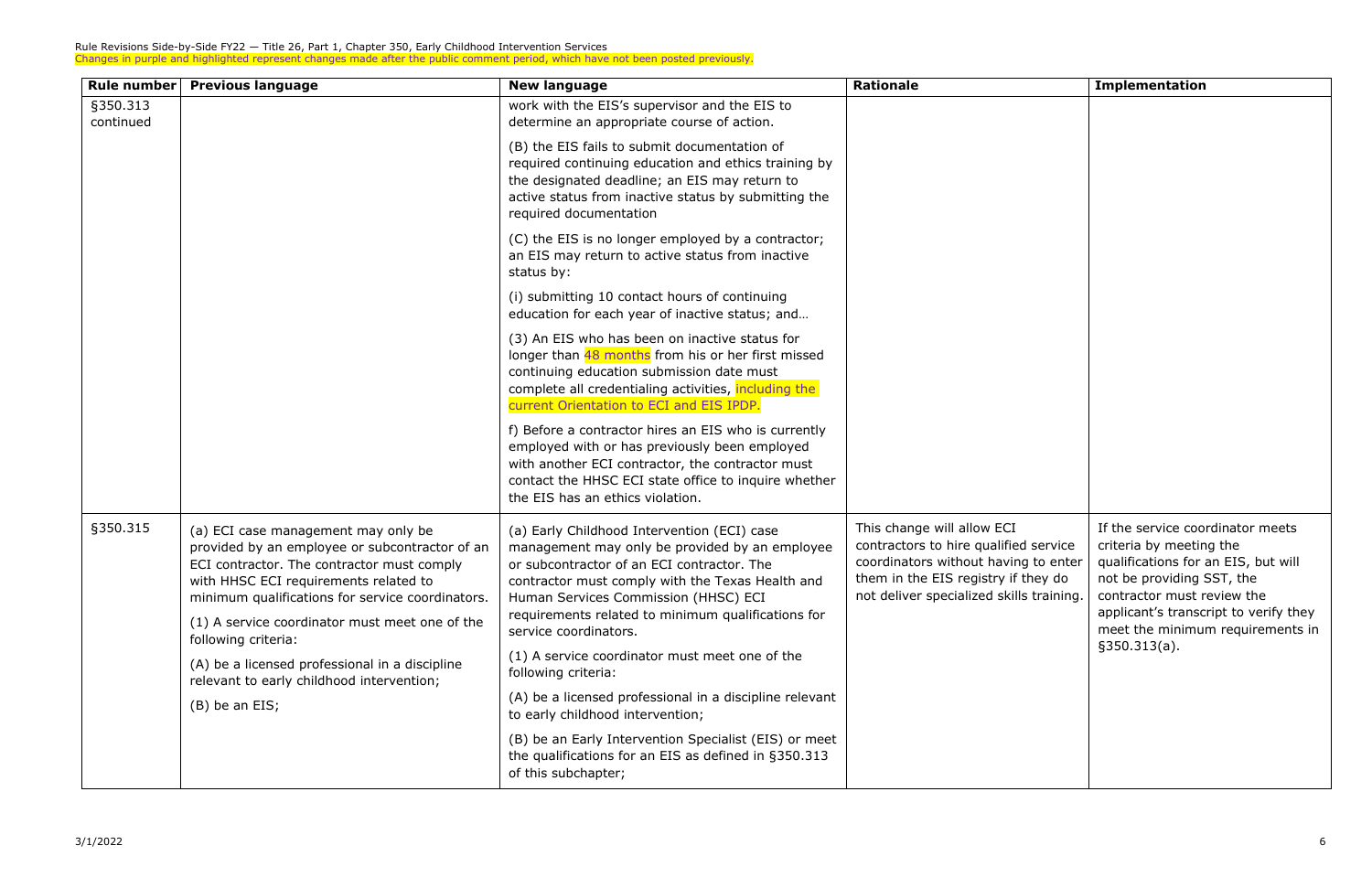#### **Subchapter H Eligibility, Evaluation, and Assessment**

| Rule number | <b>Previous language</b>                                                                                                                                                                                                                                                                                                                                                                                             | <b>New language</b>                                                                                                                                                                                                                                                                                                                                                                                                                                            | <b>Rationale</b>                                                                                                                                                                                                                                                      | <b>Implementation</b> |
|-------------|----------------------------------------------------------------------------------------------------------------------------------------------------------------------------------------------------------------------------------------------------------------------------------------------------------------------------------------------------------------------------------------------------------------------|----------------------------------------------------------------------------------------------------------------------------------------------------------------------------------------------------------------------------------------------------------------------------------------------------------------------------------------------------------------------------------------------------------------------------------------------------------------|-----------------------------------------------------------------------------------------------------------------------------------------------------------------------------------------------------------------------------------------------------------------------|-----------------------|
| §350.823    | (a) The contractor must determine the child's<br>eligibility for continued early childhood<br>intervention services at least annually if the<br>child was younger than 21 months of age. A<br>child who is determined eligible at 21 months of<br>age or older remains eligible for ECI until the<br>child's third birthday or until the child has<br>reached developmental proficiency, whichever<br>happens first. | (a) The contractor must determine the child's<br>eligibility for continued early childhood intervention<br>services at least annually if the child was younger<br>than 21 months of age at the previous eligibility<br>determination. A child who is determined eligible at<br>21 months of age or older remains eligible for ECI<br>until the child's third birthday or until the child has<br>reached developmental proficiency, whichever<br>happens first. | This change adds clarity to when a<br>child's eligibility for continued<br>services should be conducted<br>depending on the child's age at the<br>last eligibility determination. It also<br>aligns the rule with the Person First<br>Respectful Language Initiative. | N/A                   |
|             | $(b)(1)$ Continuing eligibility is based on one of<br>the following:                                                                                                                                                                                                                                                                                                                                                 | $(b)(1)$ Continuing eligibility is based on one of the<br>following:                                                                                                                                                                                                                                                                                                                                                                                           |                                                                                                                                                                                                                                                                       |                       |
|             | (B) an auditory or visual impairment as defined<br>by the Texas Education Agency in 19 TAC<br>§89.1040 (relating to Eligibility Criteria) with:                                                                                                                                                                                                                                                                      | (B) a visual impairment or deafness or hard of<br>hearing as defined by the Texas Education Agency in<br>19 TAC §89.1040 (relating to Eligibility Criteria)<br>with:                                                                                                                                                                                                                                                                                           |                                                                                                                                                                                                                                                                       |                       |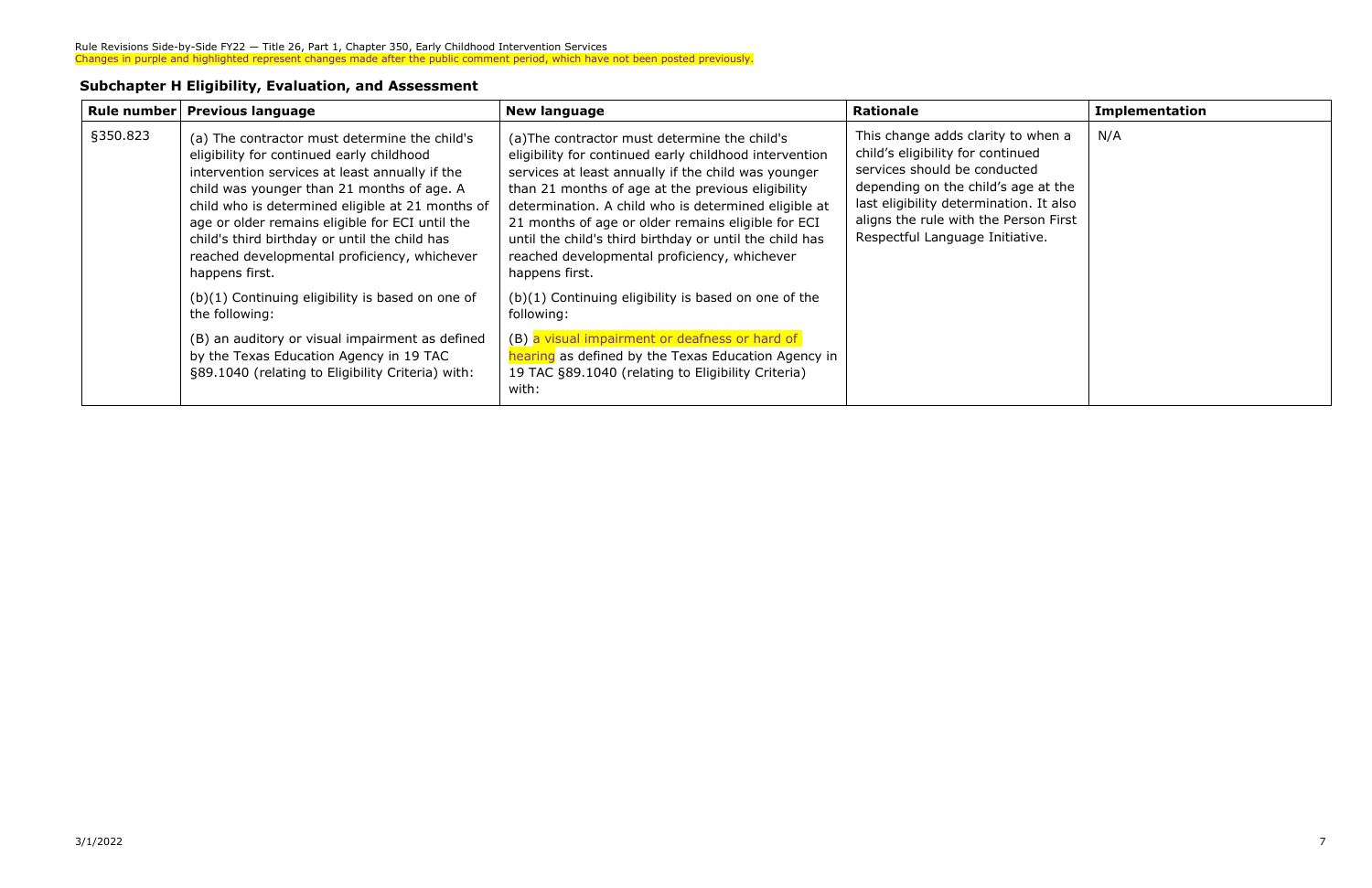| <b>Subchapter J Individualized Family Service Plan (IFSP)</b> |  |  |
|---------------------------------------------------------------|--|--|
|---------------------------------------------------------------|--|--|

|           | Rule number   Previous language                                                                                                                                                                                                                                                | <b>New language</b>                                                                                                                                                                                                                                                                                                                                                                                      | <b>Rationale</b>                                                                                                                                                            | <b>Implementation</b>                                                                                                                                                                          |
|-----------|--------------------------------------------------------------------------------------------------------------------------------------------------------------------------------------------------------------------------------------------------------------------------------|----------------------------------------------------------------------------------------------------------------------------------------------------------------------------------------------------------------------------------------------------------------------------------------------------------------------------------------------------------------------------------------------------------|-----------------------------------------------------------------------------------------------------------------------------------------------------------------------------|------------------------------------------------------------------------------------------------------------------------------------------------------------------------------------------------|
| §350.1004 | (f) An IFSP meeting must be conducted at least<br>annually to evaluate and revise, as appropriate,<br>the IFSP for a child and the child's family in<br>accordance with 34 CFR §303.342. The meeting<br>may be conducted by a method other than<br>face-to-face if:            | (f) An IFSP meeting must be conducted at least<br>annually, if the child was younger than 21 months of<br>age on the date of the previous initial or annual<br>IFSP meeting, to evaluate and revise, as<br>appropriate, the IFSP for a child and the child's<br>family in accordance with 34 CFR §303.342. The<br>meeting may be conducted by a method other than<br>face-to-face if:                    | This change allows for administrative<br>efficiencies related to IFSPs for<br>children within three months of their<br>third birthday.                                      | If the child is within three months of<br>turning three at the time the Annual<br>Meeting to Evaluate the IFSP is due,<br>the contractor does not need to hold<br>another annual IFSP meeting. |
|           |                                                                                                                                                                                                                                                                                | Add new (g) If the child was 21 months of age or<br>older on the date of the previous initial or annual<br>IFSP, the IFSP team must conduct a periodic review<br>that meets the requirements in 26 TAC §350.1017.<br>Shift current (g) and (h) to become (h) and (i).                                                                                                                                    |                                                                                                                                                                             |                                                                                                                                                                                                |
| §350.1004 | (a) The IFSP team must develop a written initial<br>IFSP within 45 days from the date HHSC ECI<br>receives a referral on a child. The IFSP is<br>completed during a face-to-face meeting with<br>the family in accordance with 20 USC §1436<br>and 34 CFR §§303.340 - 303.346. | (a) The IFSP team must develop a written initial<br>IFSP within 45 days from the date HHSC ECI<br>receives a referral on a child, unless the child or<br>parent is unavailable due to exceptional family<br>circumstances documented in the child's record. The<br>IFSP is completed during a face-to-face meeting<br>with the family in accordance with 20 USC §1436<br>and 34 CFR §§303.340 - 303.346. | This change aligns with federal<br>regulations and allows for flexibilities<br>related to exceptional circumstances.                                                        | N/A                                                                                                                                                                                            |
| §350.1007 | An interim IFSP is developed for an eligible<br>child and family who need supports and<br>services to begin immediately. ECI services<br>may begin before completing an evaluation and<br>assessment if the following conditions are met:                                      | (a) An initial interim IFSP is developed for an eligible<br>child and family who need supports and services to<br>begin immediately. ECI services may begin before<br>completing an evaluation and assessment if the<br>following conditions are met:                                                                                                                                                    | This change allows for flexibilities for<br>families and contractors who may be<br>unable to meet for an annual IFSP<br>meeting due to exceptional family<br>circumstances. | If a family has an exceptional<br>circumstance and cannot meet for an<br>annual IFSP meeting, the contractor<br>must subsequently develop an<br>interim annual IFSP. This could                |
|           | (1) parental consent is obtained;                                                                                                                                                                                                                                              | (b) An annual interim IFSP is developed for an                                                                                                                                                                                                                                                                                                                                                           |                                                                                                                                                                             | happen when there's a natural<br>disaster, a parent in the hospital, or                                                                                                                        |
|           | (2) the interim IFSP includes the name of the<br>assigned service coordinator;                                                                                                                                                                                                 | eligible child and family who need supports and<br>services to continue when exceptional family<br>circumstances prevent the team from completing all                                                                                                                                                                                                                                                    |                                                                                                                                                                             | potentially a death in the family. An<br>interim annual IFSP can be used if:                                                                                                                   |
|           | (3) the interim IFSP includes the services that<br>have been determined to be needed<br>immediately; and                                                                                                                                                                       | required components of the annual meeting to<br>evaluate the IFSP in accordance with 26 TAC<br>§350.1019. ECI services may continue if the<br>following conditions are met:                                                                                                                                                                                                                              |                                                                                                                                                                             | • The parent is available to provide<br>written consent.<br>• The parent is unable to attend an                                                                                                |
|           | (4) the evaluation, assessment, and initial IFSP<br>are completed within the 45-day timeframe in                                                                                                                                                                               | (1) parental consent is obtained;                                                                                                                                                                                                                                                                                                                                                                        |                                                                                                                                                                             | annual meeting to evaluate the                                                                                                                                                                 |
|           | accordance with 34 CFR §303.310.                                                                                                                                                                                                                                               | (2) the interim IFSP is in accordance with 34 CFR §<br>303.342;                                                                                                                                                                                                                                                                                                                                          |                                                                                                                                                                             | IFSP.<br>• The reason for their absence is                                                                                                                                                     |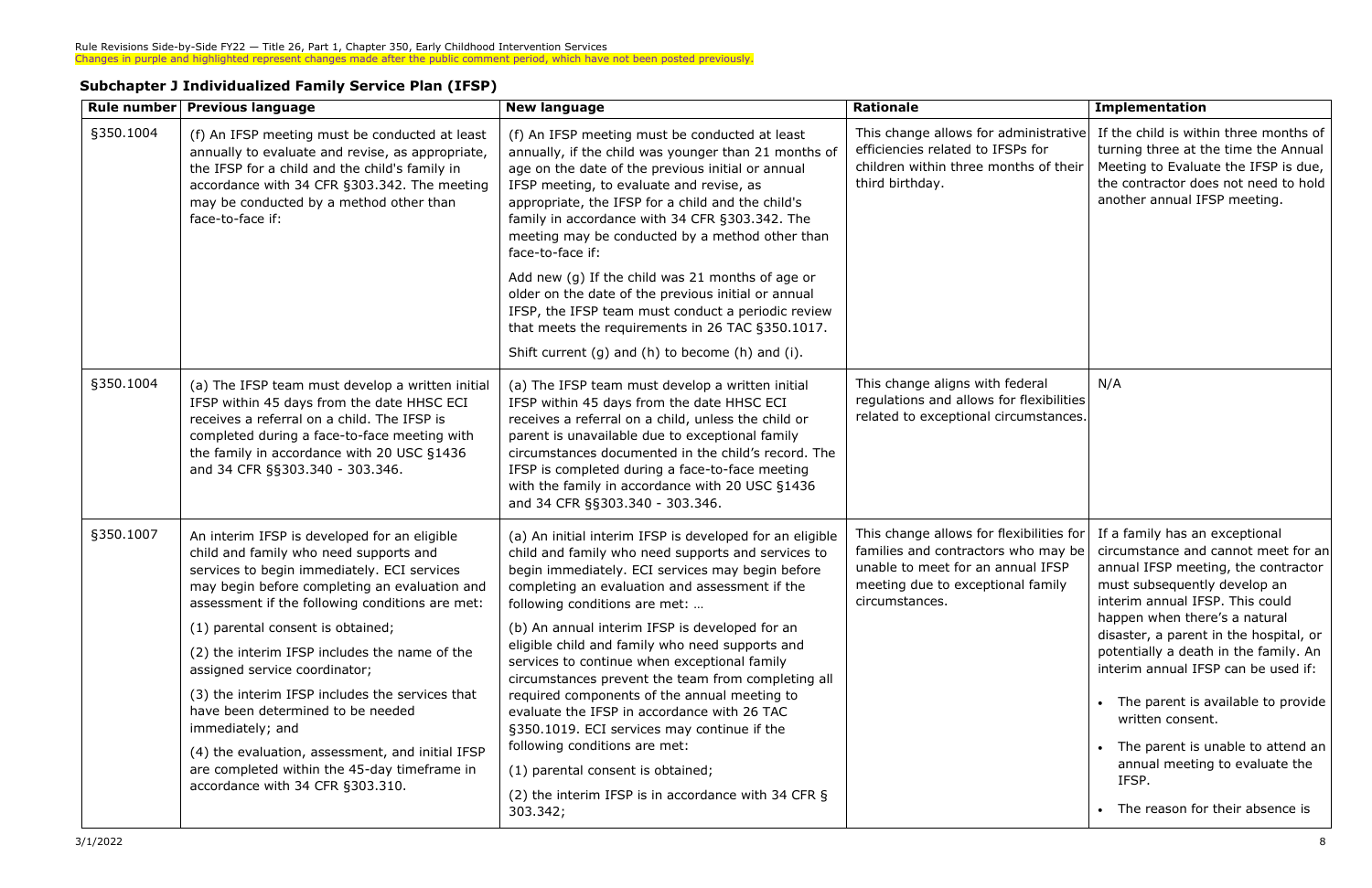| Rule number            | <b>Previous language</b> | <b>New language</b>                                                                                                                                                                                                                                                                                                                                                                | <b>Rationale</b> | <b>Implementation</b>                                                                                                                                                                                                                                              |
|------------------------|--------------------------|------------------------------------------------------------------------------------------------------------------------------------------------------------------------------------------------------------------------------------------------------------------------------------------------------------------------------------------------------------------------------------|------------------|--------------------------------------------------------------------------------------------------------------------------------------------------------------------------------------------------------------------------------------------------------------------|
| §350.1007<br>continued |                          | (2) the interim IFSP includes the name of the<br>assigned service coordinator;<br>(3) the interim IFSP includes the services that have<br>been determined to be needed; and<br>(4) the evaluation, assessment, and all required<br>components of the annual meeting to evaluate the<br>IFSP must be completed within 45 days of the date<br>the annual review of the IFSP was due. |                  | beyond the pa<br>The ECI contra<br>the child to co<br>services (e.g.,<br>with a relative<br>When an interim<br>developed, it's im<br>that the evaluatic<br>and all required c<br>annual meeting to<br>must still be com<br>days of the date t<br>of the IFSP was d |

| <b>Implementation</b>                                                                                                                                                                                                                                                                   |
|-----------------------------------------------------------------------------------------------------------------------------------------------------------------------------------------------------------------------------------------------------------------------------------------|
| beyond the parent's control.                                                                                                                                                                                                                                                            |
| The ECI contractor has access to<br>the child to continue providing<br>services (e.g., at daycare, staying<br>with a relative).                                                                                                                                                         |
| When an interim annual IFSP is<br>developed, it's important to note<br>that the evaluation, assessment,<br>and all required components of the<br>annual meeting to evaluate the IFSP<br>must still be completed within 45<br>days of the date the annual review<br>of the IFSP was due. |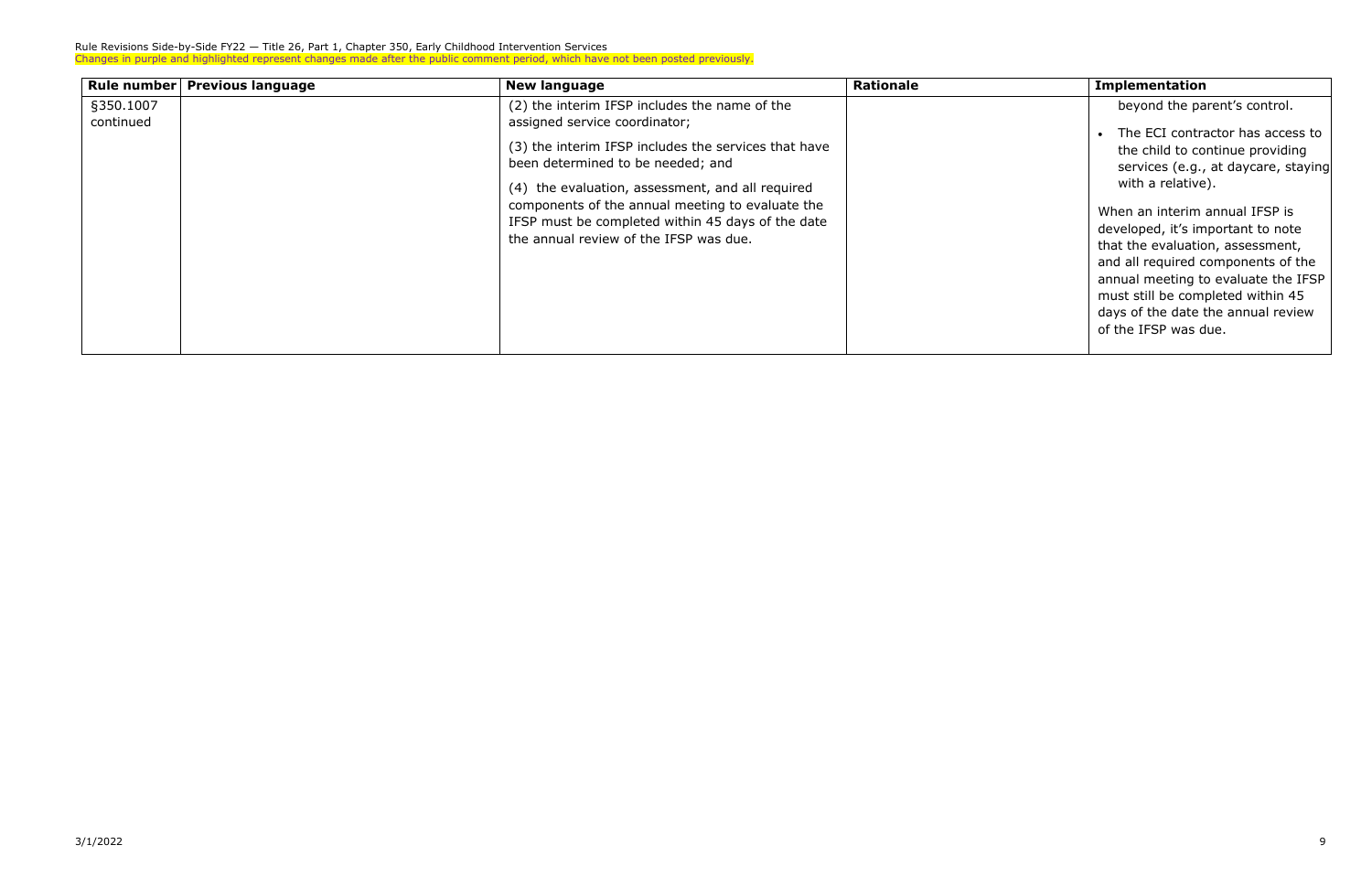### **Subchapter K Service Delivery**

|           | Rule number   Previous language                                                                                                                                                                                                                                                                                                                                                                                                                                                                                                                                                                                                                                                                                                                                                                                                                                                                                                                                                                                                                                                                                                                                                                                                                   | <b>New language</b>                                                                                                                                                                                                                                                                                                                                                                                                                                                                                                                                                                                                                                                                                                                                                                                                                                                                                                                       | <b>Rationale</b>                                                                                                                                                                                                                     | <b>Implementation</b>                                                                                                                                                                                                                                                                                                                                                                                                                                                                                                                                                                                                                                               |
|-----------|---------------------------------------------------------------------------------------------------------------------------------------------------------------------------------------------------------------------------------------------------------------------------------------------------------------------------------------------------------------------------------------------------------------------------------------------------------------------------------------------------------------------------------------------------------------------------------------------------------------------------------------------------------------------------------------------------------------------------------------------------------------------------------------------------------------------------------------------------------------------------------------------------------------------------------------------------------------------------------------------------------------------------------------------------------------------------------------------------------------------------------------------------------------------------------------------------------------------------------------------------|-------------------------------------------------------------------------------------------------------------------------------------------------------------------------------------------------------------------------------------------------------------------------------------------------------------------------------------------------------------------------------------------------------------------------------------------------------------------------------------------------------------------------------------------------------------------------------------------------------------------------------------------------------------------------------------------------------------------------------------------------------------------------------------------------------------------------------------------------------------------------------------------------------------------------------------------|--------------------------------------------------------------------------------------------------------------------------------------------------------------------------------------------------------------------------------------|---------------------------------------------------------------------------------------------------------------------------------------------------------------------------------------------------------------------------------------------------------------------------------------------------------------------------------------------------------------------------------------------------------------------------------------------------------------------------------------------------------------------------------------------------------------------------------------------------------------------------------------------------------------------|
| §350.1104 | (a) Early childhood intervention services needed<br>by the child must be initiated in a timely<br>manner and delivered as planned in the IFSP.<br>Only qualified staff members, as described in<br>Subchapter C of this chapter (relating to Staff<br>Qualifications) are authorized to provide early<br>childhood intervention services.<br>(b) The contractor must ensure that early<br>childhood intervention services are appropriate,<br>as determined by the IFSP team, and based on<br>scientifically based research, to the extent<br>practicable. In addition to the requirements in<br>34 CFR §303.13, early childhood intervention<br>services must be provided:<br>(1) according to a plan and with a frequency<br>that is individualized to the parent and child to<br>effectively address the goals established in the<br>IFSP;                                                                                                                                                                                                                                                                                                                                                                                                     | (a) Early childhood intervention services needed by<br>the child must be initiated in a timely manner and<br>delivered as planned in the Individualized Family<br>Services Plan. Only qualified staff members, as<br>described in Subchapter C of this chapter (relating<br>to Staff Qualifications) are authorized to provide<br>early childhood intervention services.<br>(b) The contractor must ensure that early childhood<br>intervention services are appropriate, as determined<br>by the IFSP team, and based on scientifically based<br>research, to the extent practicable. In addition to<br>the requirements in 34 CFR §303.13, early<br>childhood intervention services, with the exception<br>cited in subsection (c) of this section, must be<br>provided:<br>(1) according to a plan and with a frequency that is<br>individualized to the parent and child to effectively<br>address the goals established in the IFSP; | The requirement for service<br>recipients to be in Texas aligns with<br>therapy practice acts/rules.<br>The amendment allows for<br>flexibilities for family education<br>services, which do not require the<br>child to be present. | Contractors must inform families<br>that the child must be in the state of<br>Texas to receive services. Providers<br>don't need to confirm this during<br>each visit, but should explain this to<br>all the families they are currently<br>serving as soon as possible, and to<br>all newly enrolled families before<br>providing services. If the family<br>informs you that the child will be out<br>of state for any period of time, the<br>contractor should inform the family<br>that services cannot be provided<br>while the child is out of state. Family<br>education and training can still be<br>provided to the family in the absence<br>of the child. |
|           | (2) in the presence of the parent or other<br>(2) only to children who are located in the state of<br>routine caregiver, with an emphasis on<br>Texas at the time of service delivery;<br>enhancing the family's capacity to meet the<br>(3) in the presence of the parent or other routine<br>developmental needs of the child; and<br>caregiver, with an emphasis on enhancing the<br>family's capacity to meet the developmental needs<br>(3) in the child's natural environment, as<br>defined in 34 CFR Part 303.26, unless the<br>of the child; and<br>criteria listed in 34 CFR §303.126 are met and<br>(4) in the child's natural environment, as defined in<br>documented in the case record, and may be<br>34 CFR Part 303.26, unless the criteria listed in 34<br>provided via telehealth with the written consent<br>CFR §303.126 are met and documented in the case<br>of the parent. If the parent declines to consent<br>record, and may be provided via telehealth with the<br>to telehealth for some or all services, those<br>written consent of the parent. If the parent declines<br>services must be provided in person.<br>to consent to telehealth for some or all services,<br>those services must be provided in person. |                                                                                                                                                                                                                                                                                                                                                                                                                                                                                                                                                                                                                                                                                                                                                                                                                                                                                                                                           |                                                                                                                                                                                                                                      |                                                                                                                                                                                                                                                                                                                                                                                                                                                                                                                                                                                                                                                                     |
|           |                                                                                                                                                                                                                                                                                                                                                                                                                                                                                                                                                                                                                                                                                                                                                                                                                                                                                                                                                                                                                                                                                                                                                                                                                                                   |                                                                                                                                                                                                                                                                                                                                                                                                                                                                                                                                                                                                                                                                                                                                                                                                                                                                                                                                           |                                                                                                                                                                                                                                      |                                                                                                                                                                                                                                                                                                                                                                                                                                                                                                                                                                                                                                                                     |
|           |                                                                                                                                                                                                                                                                                                                                                                                                                                                                                                                                                                                                                                                                                                                                                                                                                                                                                                                                                                                                                                                                                                                                                                                                                                                   | (c) Family education and training, as defined in<br>§350.1105(5) of this subchapter:                                                                                                                                                                                                                                                                                                                                                                                                                                                                                                                                                                                                                                                                                                                                                                                                                                                      |                                                                                                                                                                                                                                      |                                                                                                                                                                                                                                                                                                                                                                                                                                                                                                                                                                                                                                                                     |
|           |                                                                                                                                                                                                                                                                                                                                                                                                                                                                                                                                                                                                                                                                                                                                                                                                                                                                                                                                                                                                                                                                                                                                                                                                                                                   | (1) must be provided:<br>(A) according to a plan and with a frequency that is<br>individualized to the parent and child to effectively<br>address the goals established in the IFSP; and                                                                                                                                                                                                                                                                                                                                                                                                                                                                                                                                                                                                                                                                                                                                                  |                                                                                                                                                                                                                                      |                                                                                                                                                                                                                                                                                                                                                                                                                                                                                                                                                                                                                                                                     |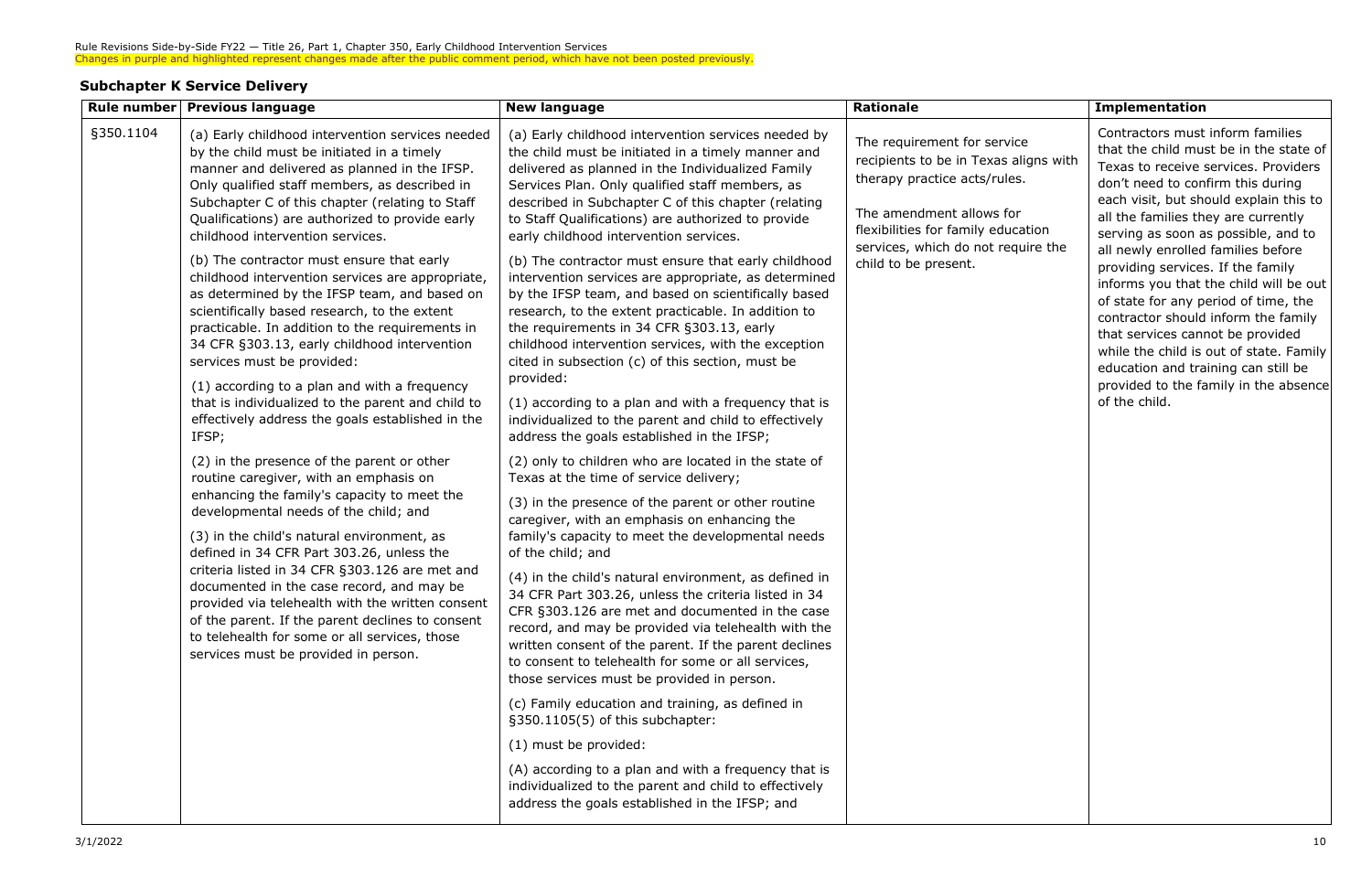| Rule number   Previous language | <b>New language</b>                                   | <b>Rationale</b> | <b>Implementation</b> |
|---------------------------------|-------------------------------------------------------|------------------|-----------------------|
| §350.1104                       | (B) with a parent or other routine caregiver, with an |                  |                       |
| continued                       | emphasis on enhancing the family's capacity to        |                  |                       |
|                                 | meet the developmental needs of the child; and        |                  |                       |
|                                 | (2) may be provided:                                  |                  |                       |
|                                 | (A) when a child who resides in Texas is not located  |                  |                       |
|                                 | in the state at the time of service; and              |                  |                       |
|                                 | (B) in a setting other than a child's natural         |                  |                       |
|                                 | environment.                                          |                  |                       |
|                                 |                                                       |                  |                       |
|                                 |                                                       |                  |                       |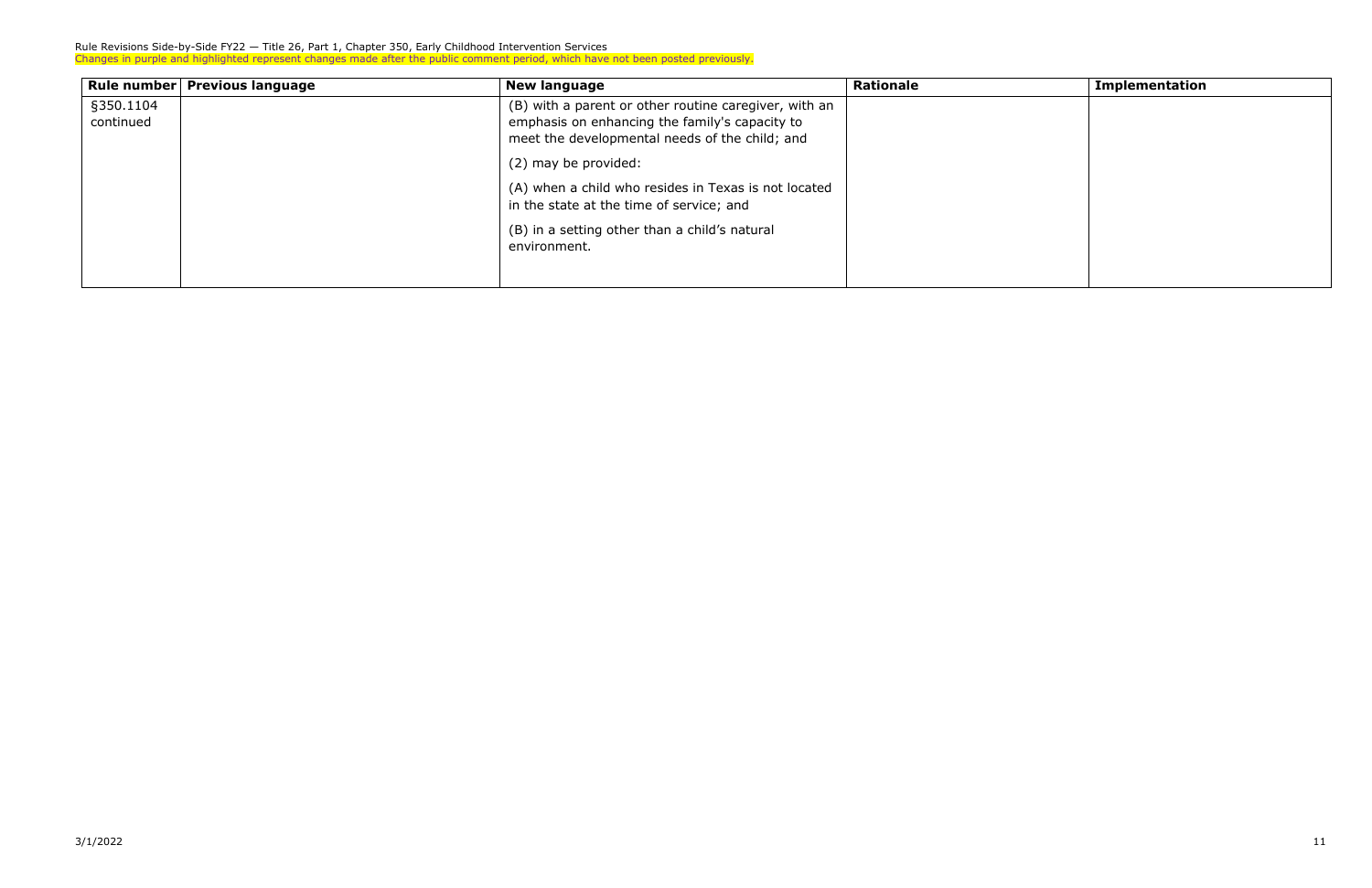## **Subchapter J Transition**

|           | Rule number   Previous language                                                                                                                                                                                                                                                                                                                                                                                                                                                                                        | <b>New language</b>                                                                                                                                                                                                                                                                                                                                                                                                                                                                                                                                                                                                                                                      | <b>Rationale</b>                                                                                                                                                                                                                                                                                                                              | <b>Implementation</b>                                                                                                                                                                                                                                                                                                                                                                 |                                                                                                                                                                                                                                                                                                                             |
|-----------|------------------------------------------------------------------------------------------------------------------------------------------------------------------------------------------------------------------------------------------------------------------------------------------------------------------------------------------------------------------------------------------------------------------------------------------------------------------------------------------------------------------------|--------------------------------------------------------------------------------------------------------------------------------------------------------------------------------------------------------------------------------------------------------------------------------------------------------------------------------------------------------------------------------------------------------------------------------------------------------------------------------------------------------------------------------------------------------------------------------------------------------------------------------------------------------------------------|-----------------------------------------------------------------------------------------------------------------------------------------------------------------------------------------------------------------------------------------------------------------------------------------------------------------------------------------------|---------------------------------------------------------------------------------------------------------------------------------------------------------------------------------------------------------------------------------------------------------------------------------------------------------------------------------------------------------------------------------------|-----------------------------------------------------------------------------------------------------------------------------------------------------------------------------------------------------------------------------------------------------------------------------------------------------------------------------|
| §350.1205 | (a) At the first meeting with the family after the<br>referral, the contractor must explain:<br>(1) circumstances that would cause the child no<br>longer to meet the eligibility requirements for<br>early intervention services; and<br>(2) the ECI transition process.<br>(b) The contractor must provide the enrolled<br>family an overview of transition concepts and<br>activities including:<br>(1) ways to plan ahead and help the child<br>adjust to and function in new settings;                            | (a) At the first meeting with the family after the<br>referral, the contractor must explain:<br>(1) circumstances that would cause the child no<br>longer to meet the eligibility requirements for early<br>intervention services; and<br>(2) the ECI transition process.<br>(b) The contractor must provide the enrolled family<br>an overview of transition concepts and activities<br>including:<br>(1) ways to plan ahead and help the child adjust to<br>and function in new settings;                                                                                                                                                                              | This amendment will support ECI's<br>goal of setting babies and toddlers<br>with developmental delays up for<br>long-term success in Texas. Adding a<br>requirement to educate families on<br>Medicaid waivers and enroll children<br>on interest lists will ensure<br>potentially eligible children have<br>access to services more quickly. | to:<br>• Down syndrome<br>• Spina bifida<br>• Cerebral palsy<br>Seizure disorders<br>$\bullet$ Etc.                                                                                                                                                                                                                                                                                   | Contractors must educate families<br>about Medicaid waivers and, with the<br>family's consent, help enroll children<br>on interest lists if the child has a<br>condition that would make them<br>eligible for the waiver programs. This<br>would include children with life-long<br>disabilities including, but not limited |
|           | (2) future placement options for the child such<br>as LEA special education services, community<br>childcare settings, and home care;<br>(3) referral and contact information for relevant<br>advocacy groups, local resources, parent<br>support organizations, Medicaid programs, and<br>other governmental agencies; and<br>(4) LEA Notification requirements and the LEA<br>Notification Opt Out option.<br>(c) The contractor must document the<br>transition conversation with the family in a<br>progress note. | (2) future placement options for the child such as<br>LEA special education services, community childcare<br>settings, and home care;<br>(3) referral and contact information for relevant<br>advocacy groups, local resources, parent support<br>organizations, Medicaid programs, including waivers<br>offering long-term services and supports, if the child<br>has a condition that would make them eligible for<br>waiver programs, and other governmental agencies;<br>and<br>(4) LEA Notification requirements and the LEA<br>Notification Opt Out option.<br>(c) The contractor must document the transition<br>conversation with the family in a progress note. |                                                                                                                                                                                                                                                                                                                                               |                                                                                                                                                                                                                                                                                                                                                                                       |                                                                                                                                                                                                                                                                                                                             |
| §350.1207 | (3) The appropriate steps and transition<br>services that the IFSP team plans at the<br>meeting must be documented in the IFSP and<br>must include:<br>(A) timelines and responsible party for each<br>transition activity;<br>(B) discussions with and training of parents, as<br>appropriate, regarding future placements and<br>other matters related to the child's transition;                                                                                                                                    | (3) The appropriate steps and transition services<br>that the IFSP team plans at the meeting must be<br>documented in the IFSP and must include:<br>(A) timelines and responsible party for each<br>transition activity;<br>(B) discussions with and training of parents, as<br>appropriate, regarding future placements and other<br>matters related to the child's transition;                                                                                                                                                                                                                                                                                         | This amendment will support ECI's<br>goal of setting babies and toddlers<br>with developmental delays up for<br>long-term success in Texas. Adding a<br>requirement to educate families on<br>Medicaid waivers and enroll children<br>on interest lists will ensure<br>potentially eligible children have<br>access to services more quickly. | Contractors must educate families<br>about Medicaid waivers and, with the<br>parent's consent, help enroll children<br>on interest lists if the child has a<br>condition that would make them<br>eligible for the waiver programs. This<br>would include children with life-long<br>disabilities including, but not limited<br>to:<br>Down syndrome<br>Spina bifida<br>Cerebral palsy |                                                                                                                                                                                                                                                                                                                             |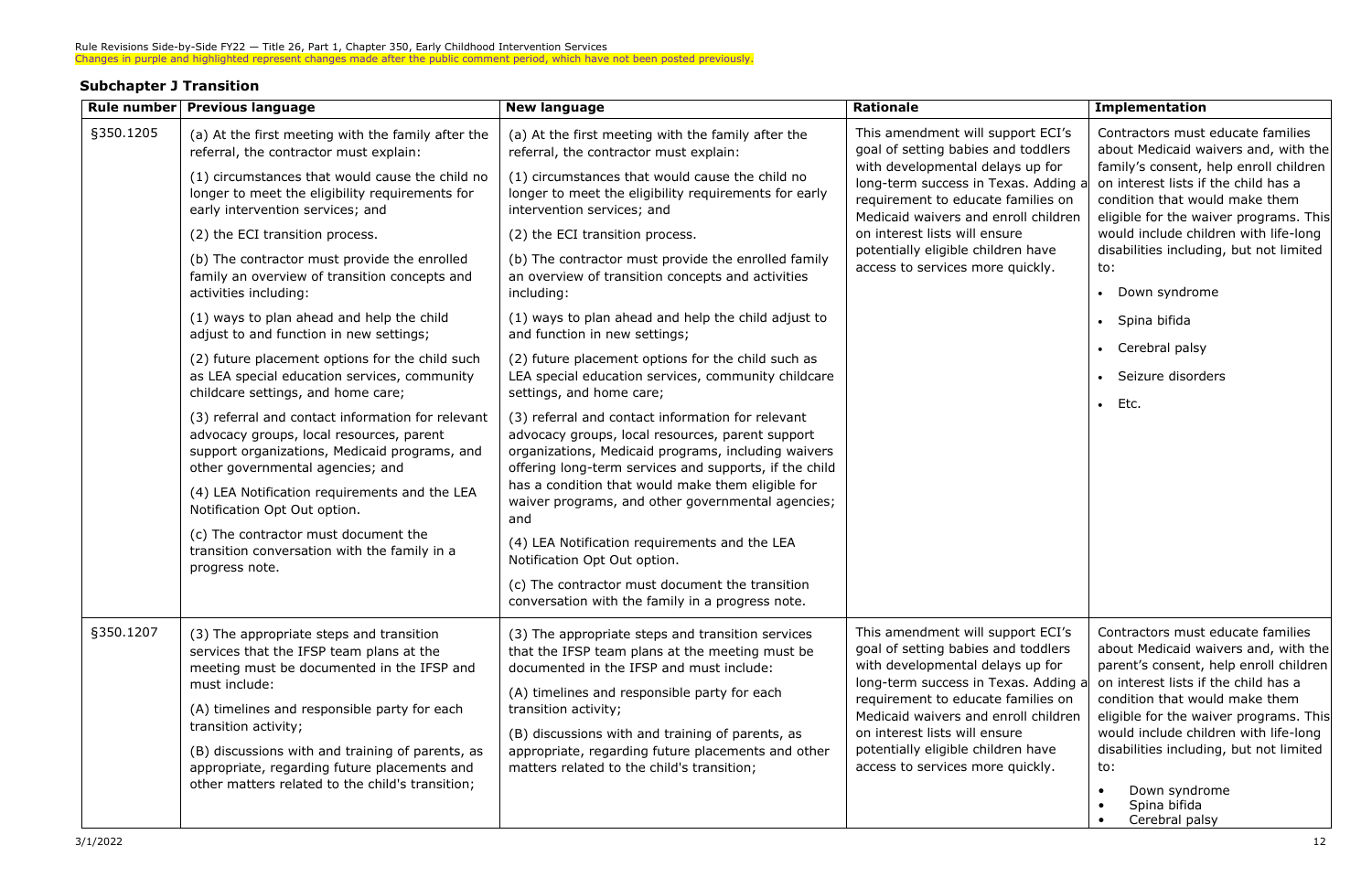| Rule number            | <b>Previous language</b>                                                                                                                                                                                                                                                                                                                                                                       | <b>New language</b>                                                                                                                                                                                                                                                                                                                                                                            | <b>Rationale</b> | <b>Implementation</b> |
|------------------------|------------------------------------------------------------------------------------------------------------------------------------------------------------------------------------------------------------------------------------------------------------------------------------------------------------------------------------------------------------------------------------------------|------------------------------------------------------------------------------------------------------------------------------------------------------------------------------------------------------------------------------------------------------------------------------------------------------------------------------------------------------------------------------------------------|------------------|-----------------------|
| §350.1207<br>continued | (C) procedures to prepare the child for changes<br>in service delivery, including steps to help the<br>child adjust to and function in a new setting;                                                                                                                                                                                                                                          | (C) procedures to prepare the child for changes in<br>service delivery, including steps to help the child<br>adjust to and function in a new setting;                                                                                                                                                                                                                                          |                  | Seizure diso<br>Etc.  |
|                        | (D) the family's choice for the child to transition<br>into a community or educational program or for<br>the child to remain in the home;                                                                                                                                                                                                                                                      | (D) the family's choice for the child to transition into<br>a community or educational program or for the child<br>to remain in the home;                                                                                                                                                                                                                                                      |                  |                       |
|                        | (E) identification of appropriate steps and<br>transition services, deemed necessary by the<br>IFSP team, to support the family's exit from<br>early childhood intervention services to LEA<br>special education services or other appropriate<br>activities, places, or programs the family would<br>like the child to participate in after exiting early<br>childhood intervention services; | (E) identification of appropriate steps and transition<br>services, deemed necessary by the IFSP team, to<br>support the family's exit from early childhood<br>intervention services to LEA special education<br>services or other appropriate activities, places, or<br>programs the family would like the child to<br>participate in after exiting early childhood<br>intervention services; |                  |                       |
|                        | (F) confirmation that the transition notification,<br>which requires child find information to be<br>transmitted to the LEA or other relevant<br>agency, has occurred; and                                                                                                                                                                                                                     | (F) confirmation that the transition notification,<br>which requires child find information to be<br>transmitted to the LEA or other relevant agency, has<br>occurred;                                                                                                                                                                                                                         |                  |                       |
|                        | (G) program options, if the child is potentially<br>eligible for special education services, for the<br>period from the child's third birthday through<br>the remainder of the school year.                                                                                                                                                                                                    | (G) program options, if the child is potentially<br>eligible for special education services, for the period<br>from the child's third birthday through the<br>remainder of the school year-; and                                                                                                                                                                                               |                  |                       |
|                        |                                                                                                                                                                                                                                                                                                                                                                                                | (H) for children who are likely to be eligible for long-<br>term specialized services and supports, providing<br>the parents with information on Texas Medicaid<br>waivers for people with disabilities or special health<br>care needs, including information on how to add<br>children to the waiver interest lists.                                                                         |                  |                       |

| <b>Implementation</b>                               |  |  |
|-----------------------------------------------------|--|--|
| Seizure disorders<br>$\bullet$<br>Etc.<br>$\bullet$ |  |  |
|                                                     |  |  |
|                                                     |  |  |
|                                                     |  |  |
|                                                     |  |  |
|                                                     |  |  |
|                                                     |  |  |
|                                                     |  |  |
|                                                     |  |  |
|                                                     |  |  |
|                                                     |  |  |
|                                                     |  |  |